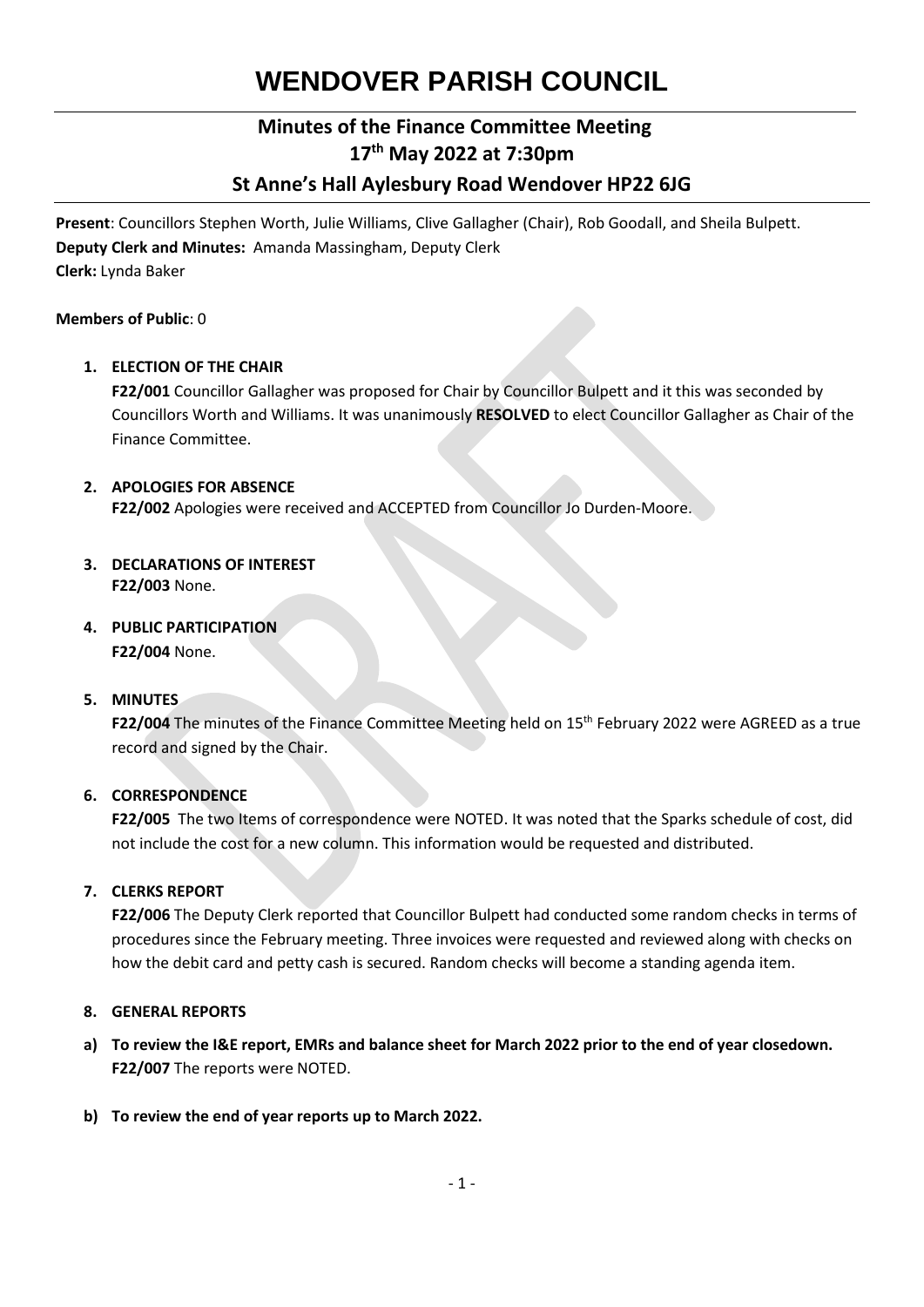**F22/008** The reports were NOTED. The Deputy Clerk referred to the General Reserve Balance of £85.7K as of the end 31<sup>st</sup> March 2022 for when the EMR review take place for item 9.g. The Annual Return figures were NOTED. The Deputy Clerk provide commentary on the variances above 15% for 'Total Other Receipts' and 'All Other Payments', which mainly related to issues pertaining to COVID, the same detail would be shared when the Annual Return Statement of Accounts is signed at the June Parish Council meeting.

#### **c) To review the over £500 report and VAT reclaim for January to March 2022.**

**F22/009** The reports were NOTED. A payment to Aylesbury Town Council was queried, the Clerk confirmed that they assisted with installing the two replacements noticeboards at Ashbrook.

#### **d) To review the bank reconciliations and statements for January to March 2022.**

**F22/010** The Clerk confirmed that the end of month reconciliation reports had been distributed by e-mail to the full Council as previously agreed. No issues or questions had been raised. Councillor Bulpett requested that the reconciliations statements should be sent after they have been signed by the Chair.

#### **e) To review the cash book reports for January to March 2022.**

**F22/011** The reports were NOTED. Councillor Gallagher queried the arrangements for the debit card. The Clerk confirmed that previously the card was in the name of the Clerk, then when a clerk vacancy arose it as agreed to have the card re-issued to the Deputy Clerk/RFO.

#### **f) To receive an update on project costs up to March 2022.**

**F22/012** The project costs for HS2 were NOTED. It was **RESOLVED**, to start a new project spend sheet for Climate Action EMR spends, backing dating to 2021/22.

#### **g) To review the I&E report, EMRs and balance sheet for April 2022.**

**F22/013** The reports were NOTED. Councillor Gallagher queried the spend against 4110 Entertainment & Events. The Clerk reported that costs of £486 were for the Community Crystal Awards.

#### **9. OTHER MATTERS**

#### **a) Flagstone Investments**

## **To receive an update on the Flagstone Investments.**

**F22/014** The Clerk provided an update on the Flagstone account including the current portfolio summary.

#### **b) Lloyd Bank Signatories**

#### **To review and agree the Lloyds Bank Signatories.**

**F22/015** It was **RESOLVED** for Councillors Bulpett, Worth and Ballantine to remain at the Lloyds Signatories.

#### **c) Grant Award Reports**

#### **To note the reports from organisations that received grants in 2021/22.**

**F22/016** The reports were NOTED. The Clerk reported that Wendover Dementia Support and Wendover Memorial Hall gave their presenations at the Annual Meeting on the Parish in April.

#### **d) Internal Audit**

## **i) To receive a report from the Internal Auditor for 2021/22 and consider any recommendations.**

**F22/017** The Audit report as NOTED. The report included one recommendation. It was recommended that the Council should consider adding the Witchell Trust Income units as an asset. The Clerk referred to the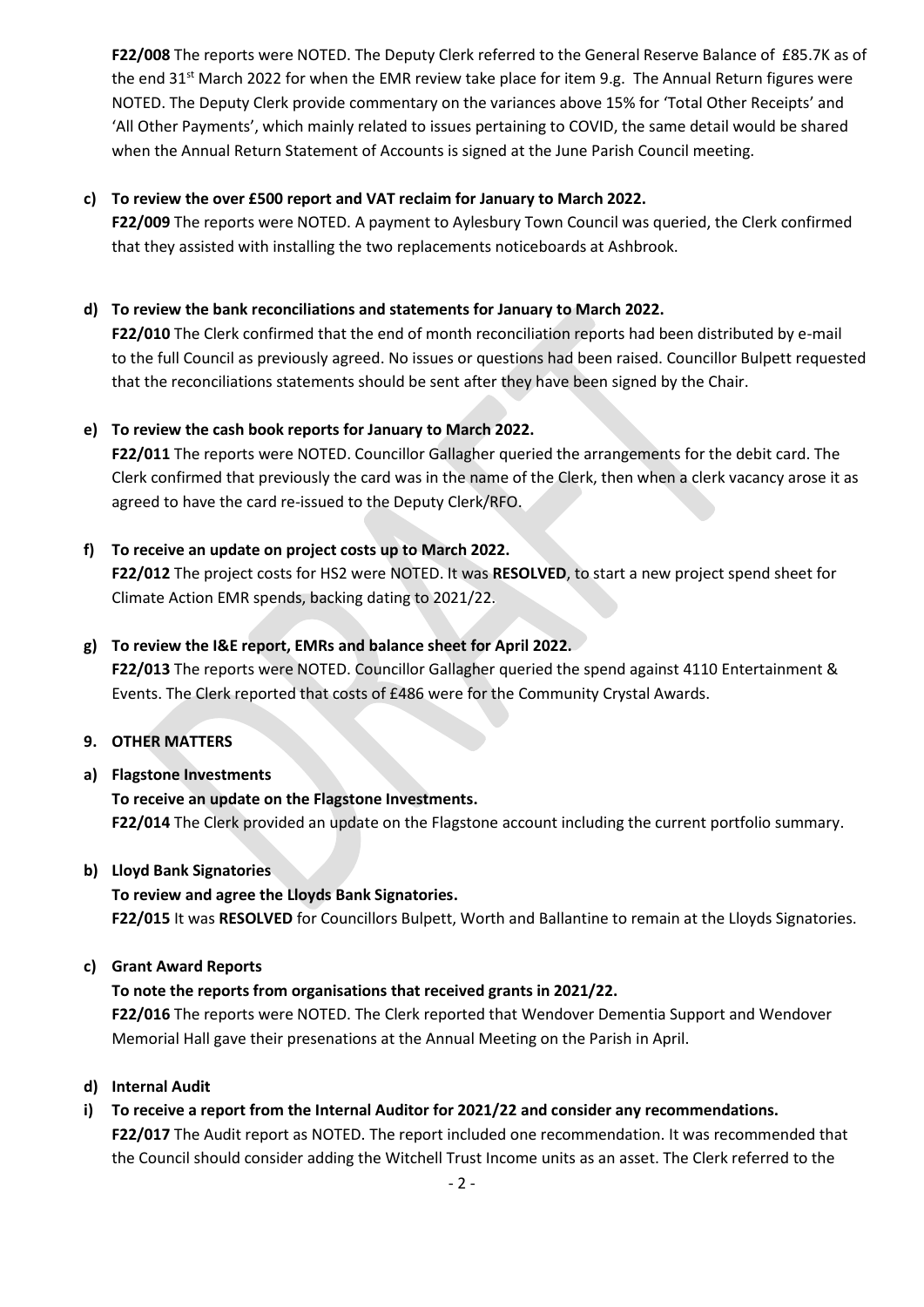Annual Witchell Trust meeting that takes place annually in March and confirmed that the dividends paid goes through the accounts under code 1205. It was AGREED that the recommendation would be discussed with the newly appointed auditor to gauge a second opinion. Other comments to be noted, cheques should be added to the cashbook as they are drawn demonstrating committed funds, whilst no issues were raised in terms of corporate governance; it was noted that 'no' will be ticked for question 'M' on the internal auditor's report as a result of the Council not meeting the 30-day inspection period.

#### **ii) To consider changing the Internal Auditor in accordance with the Financial Regulations.**

**F22/018** The Clerk explained that in accordance with our Financial Regulations and new internal auditor would need to be appointed in 2022/23. Through recommendations from neighbouring Councils and BALC, two auditors had submitted quotations. It was **RESOLVED** instruct IAC Audit and Consultancy Ltd, for 2022/23.

#### j) **Energy Contracts**

**To receive a quote on the Councils electricity accounts for The Clock Tower, Manor Waste and Site Safe. F22/019** The Clerk explained that the fixed term electricity contacts were due to expire in September 2022. Three quotations for three-year agreements with SSE, British Gas and Corona were NOTED, along with the costs for each account 2021/22. The SSE and Corona quotes were noted as green options. It was **RESOLVED** to delegate the decision to the office, with the instruction to proceed with the green Corona Option, unless British Gas can offer a green option. One, two and three-year options should also be reviewed.

#### **k) LGPS Pensions**

### **To receive an update on the actuary review and consider any actions.**

**F22/020** The two reports confirming the background to the issue and actions to date were NOTED. Councillor Gallagher provided an update following his conversations with Lane Clarks and Peacock and Hymans Robertson's. A further report from a resident who is assisting with the matter was read out by Councillor Bulpett. It was AGREED to follow the advice from the resident and arrange a meeting with AON before a decision is made on the preferred actuary.

## **l) 2022/23 EMR's**

## **To review the 2022/23 EMR's and consider any recommendations to Full Council.**

**F22/021** The list of agreed EMR's for 2022/23 was NOTED. The Clerk also provided the figures previously made available when the budget was set in relation to the predicated end of year general reserve. In October 2021 the end of year prediction for the general reserves was calculated to be £78K, the final position was £85.7K. The main variances were due to the £10k Actuary Consultation and the savings from the highway trees being installed and paid for by Buckinghamshire Council. It was AGREED to make a **RECOMMENDATION** to Full Council at its June meeting to reduce the Clock Tower Wall EMR from £25K to £10K to improve the general reserve position.

#### **m) Investment and Deposit Policy**

#### **To review a draft Investment and deposit Policy.**

**F22/022** The draft Policy was NOTED. It was **RESOLVED** to adopt the policy. Councillor Gallagher highlighted that the policy states the general reserve should have sufficient liquidity to cover four months of normal expenditure.

#### **10. ITEMS FOR NEXT AGENDA**